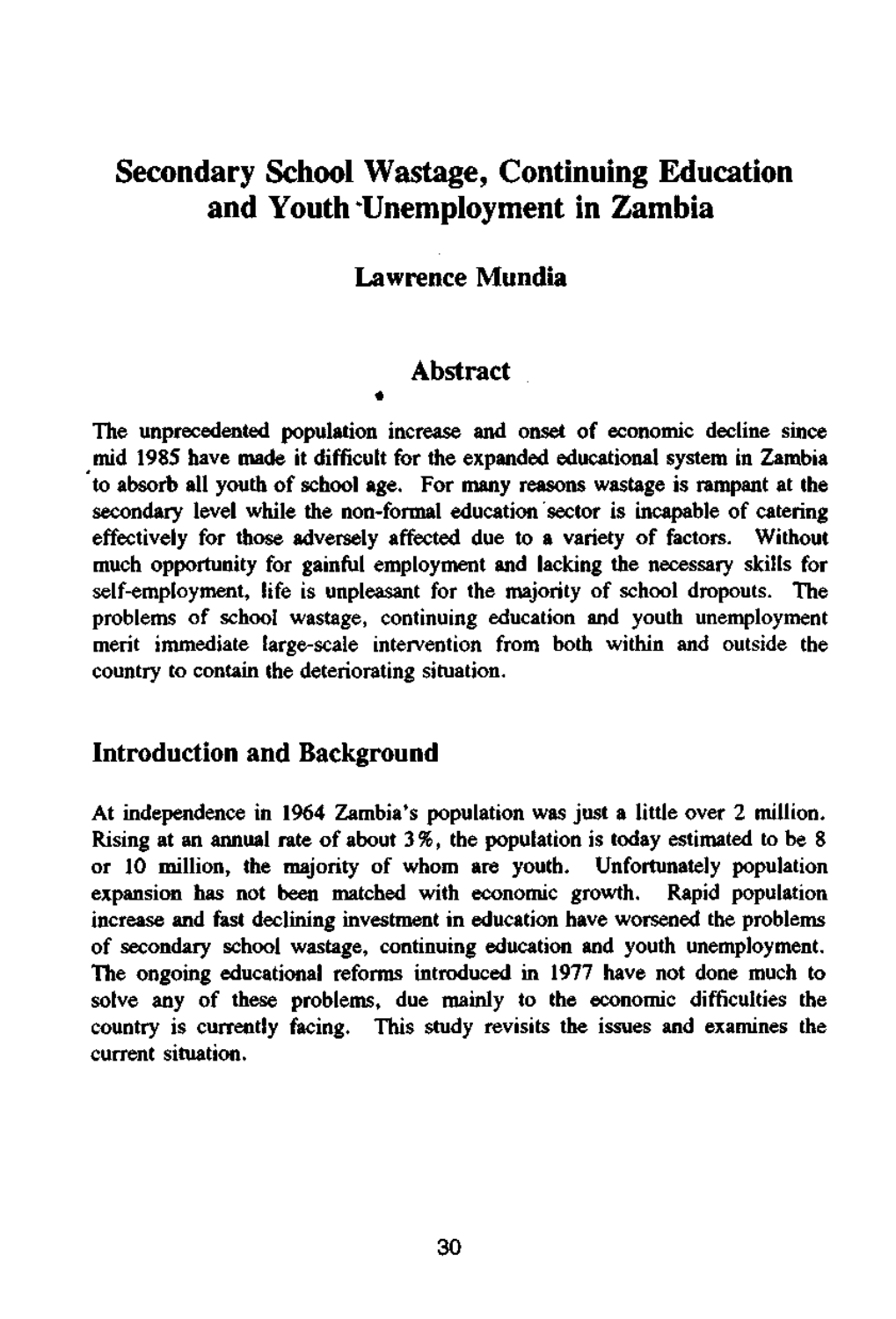### Nature and extent of wastage

The Zambian system of education has three terminal or selection examinations administered at Grade 7, Grade 9 and Grade 12, corresponding to the end of the primary, junior secondary and senior secondary school. According to Plank et al. (1991), the average annual progression rate from Grade 7 to Grade 8 between 1977 and 1988 was 22.2 percent. This means that about 77.8 percent of Grade 7 pupils each year during this 12-year period did not pursue junior secondary education and the number for 1988 was 41,174. So Zambia's national education is really primary education because this is the level which caters for the majority. Until 1977, the junior secondary selection examination was administered at the Grade 10 level. The Ministry of Education (1980) annual report shows that out of the 21,460 pupils who took this examination in 1977 only 10,988 (51%) were selected for senior secondary education.

The examinations are by no means the only reason for students leaving school. Numerous other factors are involved. One of them is lack of space in Grades 8 and 10. (The expansion of physical facilities has not kept pace with the sharp increase in enrolments.) Among the cultural factors, three deserve mention. First, boys are still considered more important than girls, especially in the rural areas. Hence more support (material and moral) is given to boys than girls. Second, girls are made to work more at home than boys, allegedly to build a good reputation for marriageability, particularly in the rural areas. Third, some religious sects, both Christian and non-Christian, discourage higher education for children in their congregations, especially girls. In addition, the demand for child labour is one of the main economic factors responsible for withdrawal from school. For example, boys in the rural areas are usually required to help the father in agricultural and other incomegenerating activities. Furthermore, there is often pressure from parents on a child to leave school and work to support the family or siblings.

Another socio-economic factor causing unprecedented school withdrawals is poverty. Pupils from poor backgrounds drop out of school due to lack of money for school fees, PTA dues, uniforms, books and other supplies. Pregnancy and early marriage among teenage girls also accounts for a number of school exclusions. In some instances, old age contributes to school drop out. For example, children who start school late and/or repeat a grade or two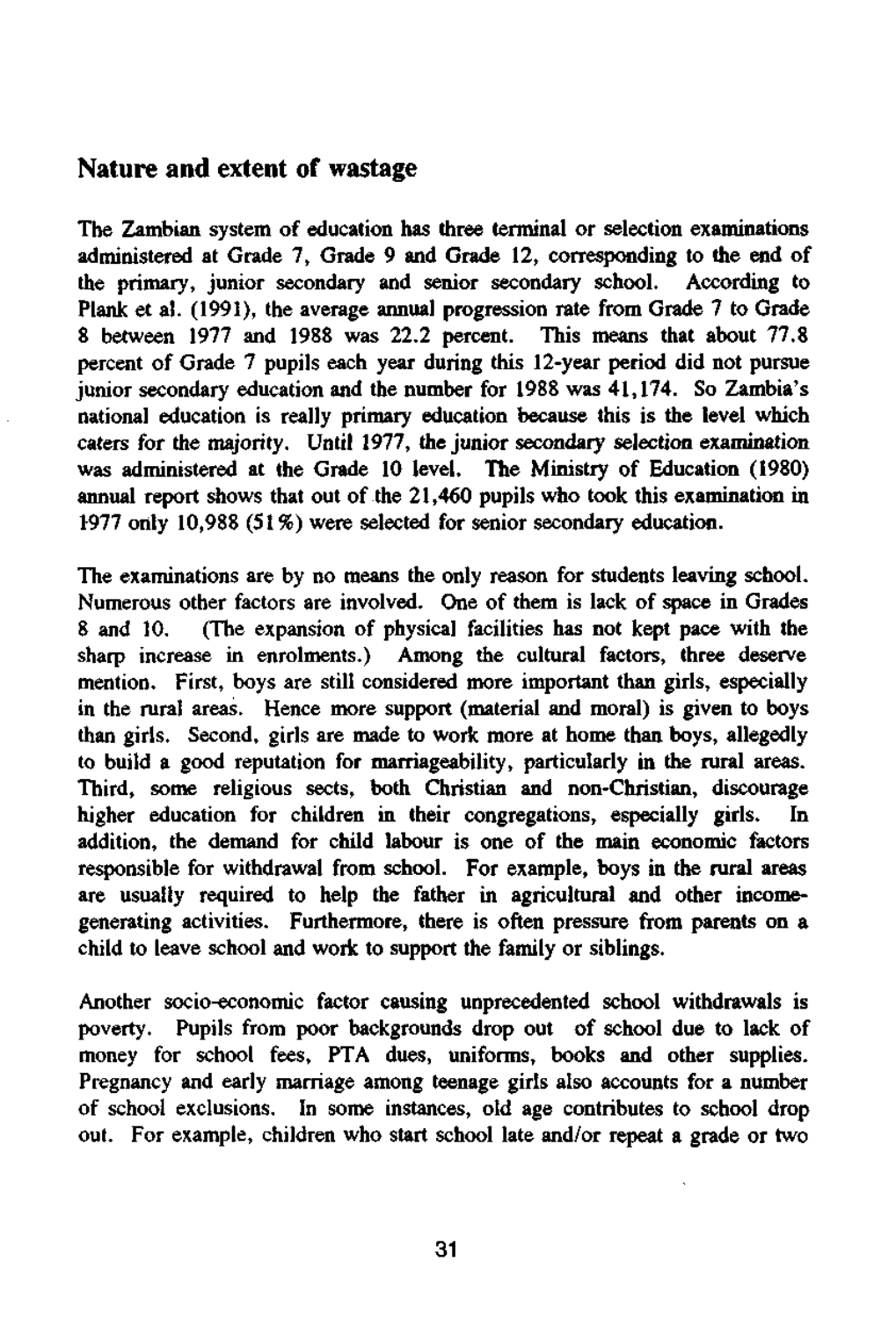occasionally perceive themselves to be too old and 'outsiders' in a class. A few of these students leave school to work and support themselves. Also, a number of pupils leave school through expulsion on account of bad behaviour or indiscipline. Others leave because of poor health or lack of proper foster care when orphaned by the death of both biological parents. In addition, there are some who drop out due to truancy and lack of interest in school. Various forms of child abuse at home and school and lack of a school dropout prevention policy, also contribute to the dropping out of pupils from school.

## State of continuing education

The Department of Continuing Education was established partly to address problems of school dropouts (Ministry of Education, 1977). This department coordinates and supervises the running of literacy, adult, extension, correspondence, radio and television programmes. Although school dropouts are increasing year after year, enrolments in continuing education declined from 80,000 in the past to 19,000 in the 1980s (Ministry of General Education and Culture, 1985). According to Plank et al. (1991), the problem of school dropouts had worsened and the need for continuing education was now greater than ever. However, the provision of continuing education in Zambia faced many problems including:

- • **Funding:** Since its establishment in 1979, the Department of Continuing Education has been allocated only 55 percent of the total education expenditure per year or less (Kelly, 1986). This poor financing adversely affects its activities and operations.
- Staffing: Because of poor funding, the Department is unable to attract and retain suitably qualified teachers for its programmes.
- Materials: The programmes are short of teaching and learning materials due to inadequate funding.
- • **Coordination:** The programmes are poorly administered and coordinated by part-time staff.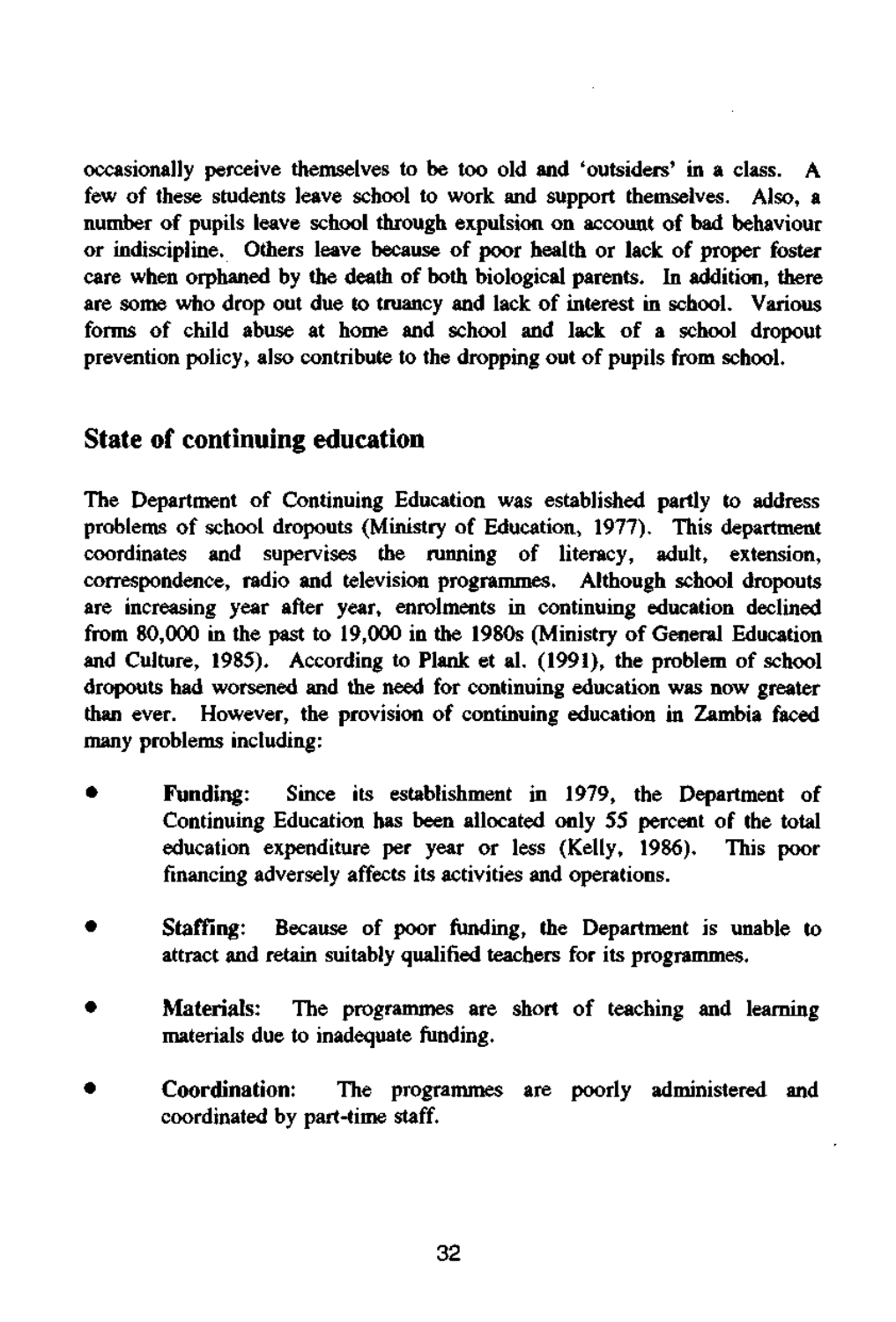- • **Subjects:** It is not possible to study most practical, technical and science subjects through the programmes offered, due to a lack of laboratory kits, recommended textbooks, equipment and so on.
- • **Fatigue:** Most of the learners embark on studies after the day's normal work load. As a result, learning is ineffective.
- • **Environment:** Most learners live in places that are not conducive to study (such as crowded homes and neighbourhoods, no electricity, loud noises and so on).
- • **Duration:** It takes longer to complete a programme of study.
- • **Publicity:** Because of poor dissemination of information about the Department's programmes, most potential learners are unaware of the existence of these programmes.
- Cost: Most of the learners are young unemployed youth who can hardly meet the high price of textbooks, examination fees, and other expenses.
- • **Status:** Learners are accorded a low status by society. For example, they are labelled as "second-chance" fellows. Or they carry the stigma of "repeater".
- **Employability:** Not many employers are enthusiastic about hiring someone who completed a course of study by unconventional means.
- • **Attitudes:** Taking into consideration the problems mentioned above, it is quite likely that dropouts may have a negative attitude towards continuing education.

## Self-employment and self-reliance possibilities

Research studies (Kelly, 1986; Sifuna, 1986) indicate that mere vocationalization of the primary and secondary school curriculum does not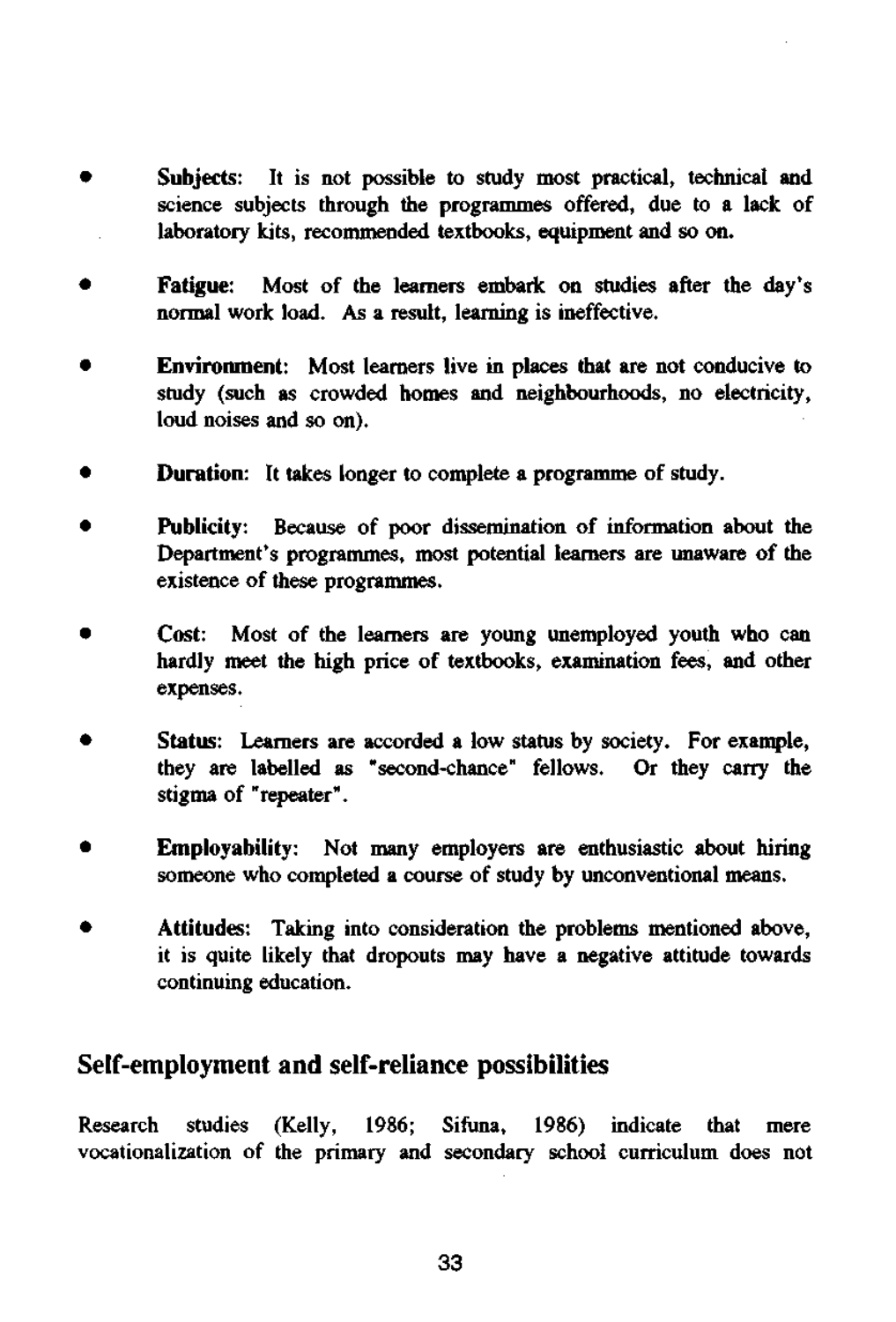improve the employability of dropouts and school leavers. One alternative for these young people is to engage in productive self-employment that can make them self-reliant. This is not easily achieved either, unless schools help them develop appropriate affective and cognitive skills such as initiative, selfmotivation, resourcefulness, creativity, effort, persistence, and perseverence (Raven, 1988). In a declining economy like Zambia's where there are only a few jobs in industry and government service while the population is increasing rapidly, notions of self-employment and self-reliance cannot be over emphasised. The school curriculum should impart these notions and constantly evaluate students' attitudes toward them. Self-employment and self-reliance would be good ways of minimising unemployment, crime, prostitution and delinquency among young people.

### Conclusion and recommendations

Secondary level education in Zambia has a real wastage problem which needs to be addressed urgently before it grows too large to handle. Some of the measures already in place include the establishment of girls' schools and the introduction of lower cut-off points in the selection of girls. These strategies are inadequate because the dropout rate is still higher for girls than boys. The country may wish to consider the feasibility of readmitting young mothers. A quota system might assist to maintain a balance between enrolled males and females in schools. Affirmative action laws need to be enforced to educate all persons, especially women, about their civil rights to education. All forms of education and training should be free from all types of discrimination based on gender. More significantly the country needs to have a dropout prevention policy. Finally, the non-formal education sector should be revamped and improved greatly. A needs assessment survey should be conducted to determine the kind of skills dropouts require if they are to function productively and meaningfully in society.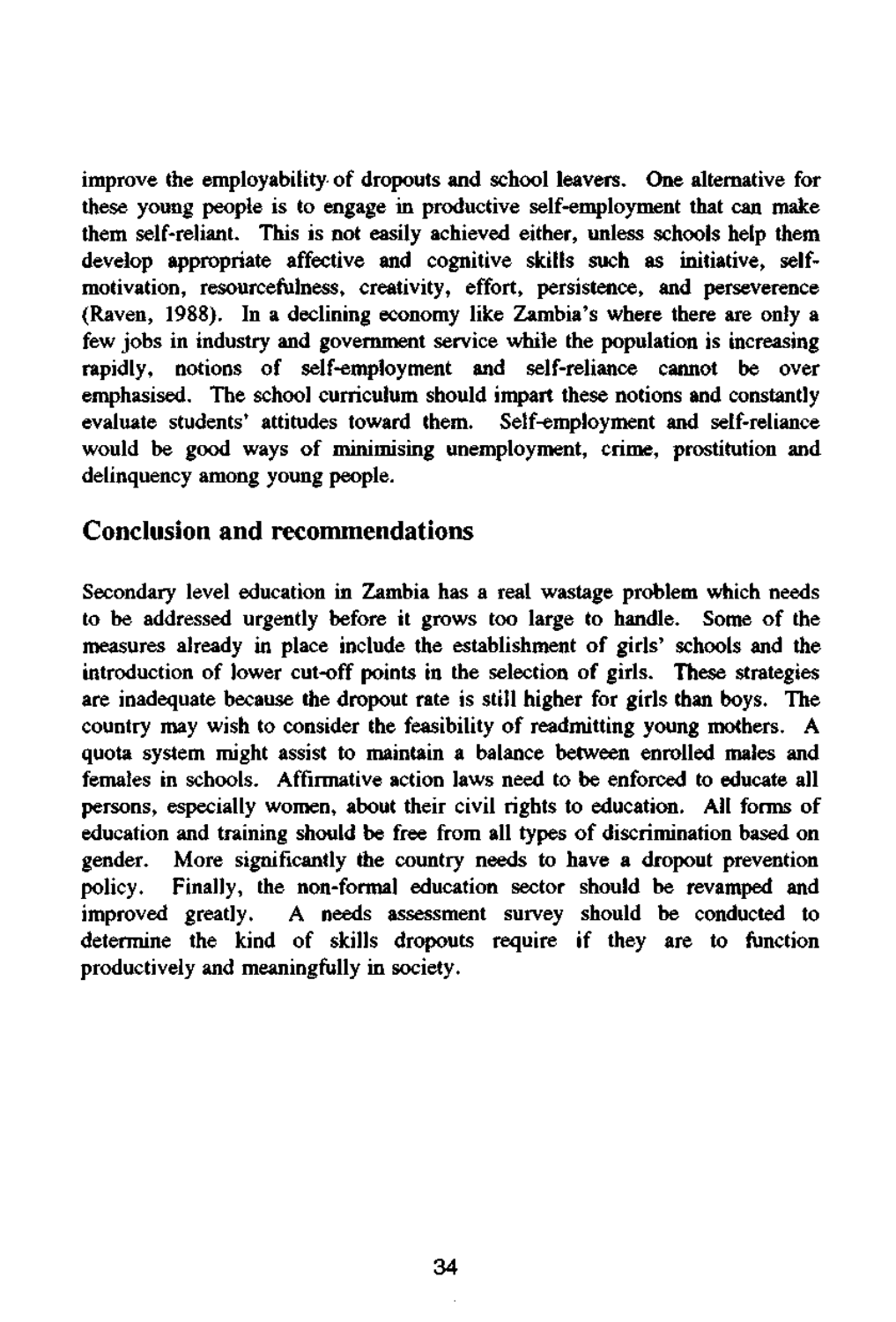#### References

- Eisemon, T.O. (1989). Schooling, cognition and creating capacity for technological innovation in **Africa.** *International Review of Education* **26.2:35-244.**
- **Kelly, M.J. (1986).** *The Provision of Education for All: Towards the Implementation of Zambia's educational Reforms Under Demographic and Economic Constraints* **(Educational**  Reform Implementation Project). Lusaka: University of Zambia.
- Krieger, M. (1988). African policy linking education and development: Standard criticisms and a **new departure.** *International Review of Education* **34:293-311.**
- Lee, K.H. (1988). Universal primary education: an African dilemma. *World Development 1*6.12:1481-1491.
- Lulat, Y.G.M. (1982). Political constraints on educational reform for development: lessons from an African experience. *Comparative Education Review* 26.2:235-244.
- Lungu, G.F. (1985). Elites, incrementalism and education policy-making in post-independence Zambia. *Comparative Education* 21.3:287-296.
- **Ministry of Education and Culture. (1982).** *Educational Reforms: The Proposed Structure of the New School Curriculum.* Lusaka: Government Printer.
- **Ministry of Education. (1974).** *Curriculum Development in Zambia The Search for Relevance: 1964-1974.* A Special Report Published by the Curriculum Development Centre in conjunction with the Inspectorate. Lusaka: Government Printer.
- **Ministry of Education. (1976).** *Education for Development: Draft Statement on Education Reforms.* Lusaka: Government Printer.
- **Ministry of Education. (1977).** *Educational Reforms: Proposals and Recommendations.* **Lusaka:**  Government Printer.
- Ministry of General Education and Culture. (1985). *Annual Report.* Lusaka: Government Printer.
- Ministry of General Education and Culture. (1986). *Examinations Council of Zambia: Educational Reform - The Structure of the New School Curriculum.* **Lusaka: Government Printer.**
- Ministry of General Education and Culture. (1988). *Education with Development: Report of the National Seminar held at the University of Zambia.* **Lusaka: SHAPE Secretariat.**
- **Ministry of Labor and Social Services. (1987).** *Educational and Occupational Assessment Service: Annual Report.* Lusaka: Government Printer.